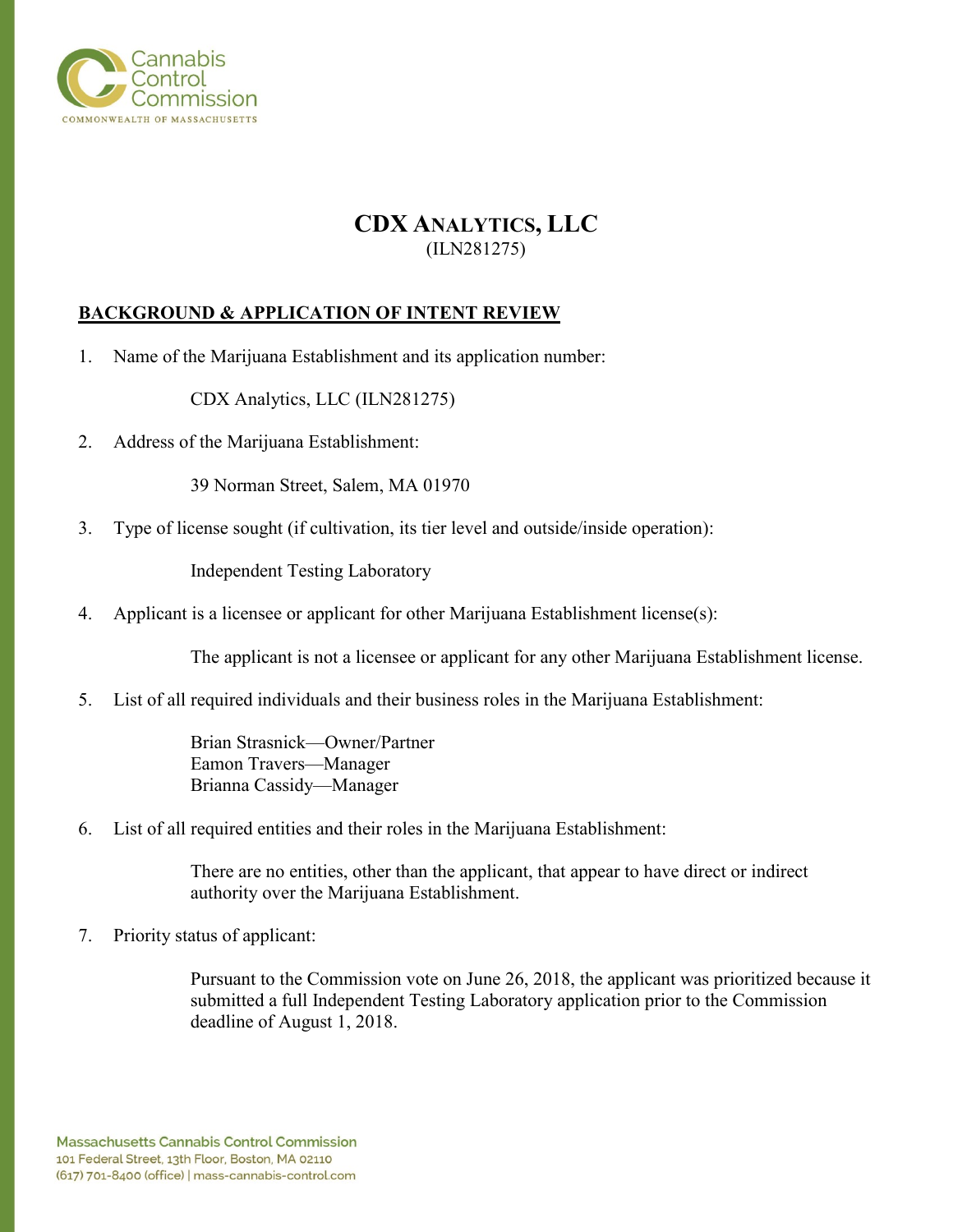8. Location and status of business if it is an RMD:

The applicant is registered as an Independent Testing Laboratory with the Department of Public Health (DPH). The applicant will conduct laboratory testing of medical and adult-use marijuana at the Salem location.

9. Information regarding host community agreement certification:

The Host Community Agreement was executed on July 3, 2018; certification provided.

10. Information regarding community outreach meeting:

The community outreach meeting was held on June 29, 2018. Notice was published at least seven days prior in the Salem News. The applicant certified notice to the municipality and abutters. The applicant certified compliance with the community outreach meeting requirements.

11. Any objections regarding compliance with local ordinances and bylaws presented by the municipality:

> No objections were communicated to the Commission. The Commission received a response from the municipality on July 30, 2018, stating that the applicant was in compliance with all local ordinances and bylaws.

12. Summary of plan to positively impact areas of disproportionate impact:

The applicant plans to continue its long history of philanthropic activities in the City of Lynn by donating to Project Cope and Girls, Inc. The applicant will also continue to aid the Lynn Community Health facility which supports local sober living projects.

# **SUITABILITY REVIEW**

13. Concerns arising from background checks on individuals associated with the application:

No concerns currently exist.

14. Concerns arising from background checks on entities associated with the application:

No concerns.

15. Applicant's disclosure of any past civil or criminal actions:

No disclosures.

16. Applicant's disclosure of any occupational license issues:

No disclosures.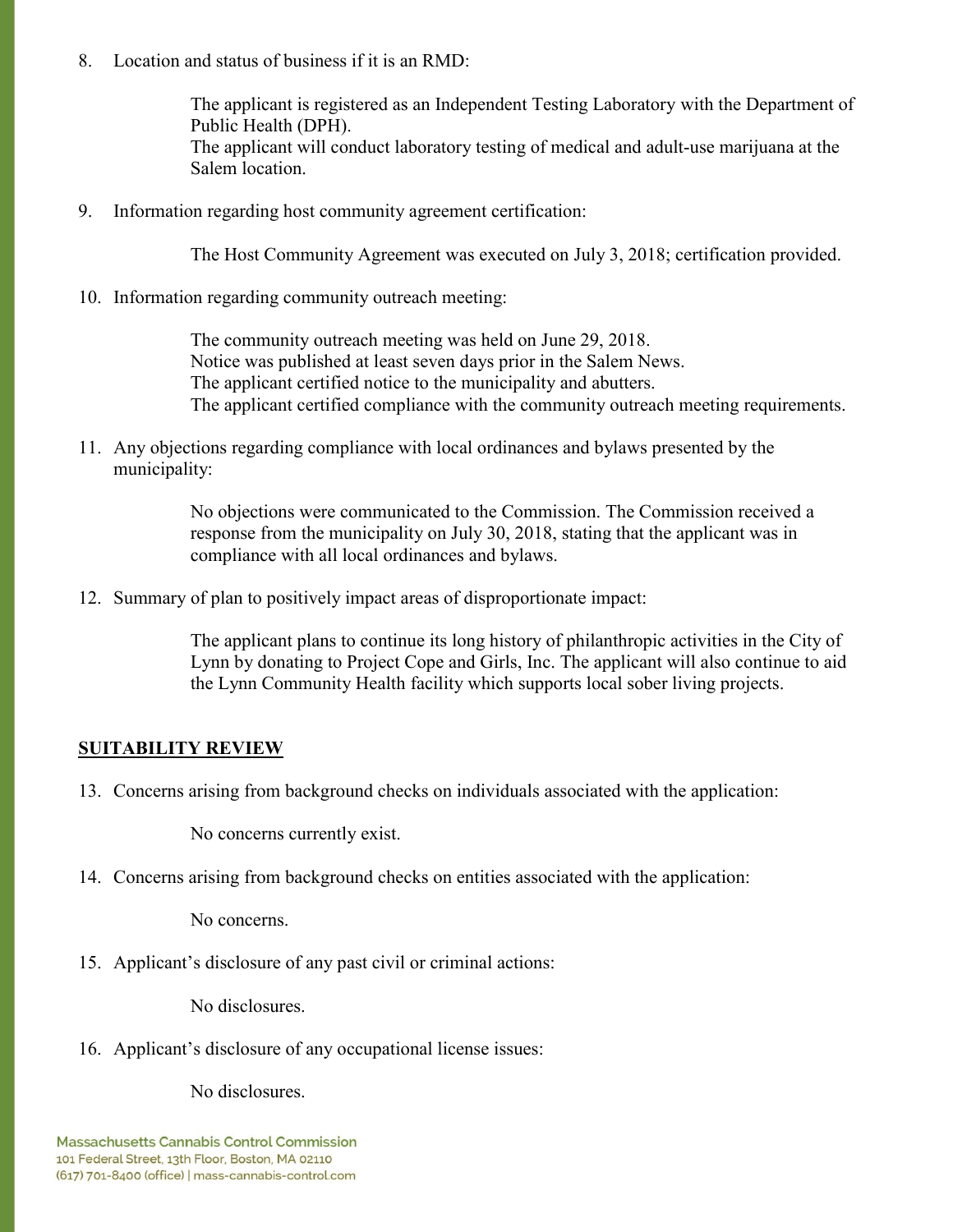17. Applicant's disclosure of any business interests in other jurisdictions:

No disclosures.

18. Status of applicant's compliance with the Department of Revenue and Secretary of the Commonwealth:

> May 24, 2018 | Certificate of Good Standing, Secretary of the Commonwealth May 30, 2018 | Certificate of Good Standing, Department of Revenue (Letter ID: L1867977856)

## **MANAGEMENT AND OPERATIONS REVIEW**

19. Applicant's proposed timeline to become operational in the adult-use market:

The applicant currently tests marijuana and marijuana products for RMDs in accordance with DPH protocols. The applicant states it is capable of handling additional volumes of testing samples for the adult-use market once a final license is issued.

20. Applicant's proposed hours of operation:

Monday-Friday: 8:00 a.m. to 5:30 p.m.

- 21. Applicant's compliance with submitting summaries of the following plans, policies and procedures:
	- a. Security Plan
	- b. Prevention of Diversion Plan
	- c. Storage of Marijuana Plan
	- d. Transportation Plan
	- e. Inventory Procedures
	- f. Quality Control and Testing Procedures
	- g. Personnel Procedures
	- h. Dispensing Procedures
	- i. Record-Keeping Procedures
	- j. Maintenance of Financial Records Policy
	- k. Diversity Plan

The applicant is fully compliant with submitting all summaries. All summaries were determined to be substantially compliant with the requirements listed in 935 CMR 500.105 through 935 CMR 500.160 as applicable. Full compliance will be reviewed during inspections and will be required before a final license is issued.

22. Summary of diversity plan:

The applicant is committed to recruiting and hiring a diverse group of employees while promoting equity among all individuals. To achieve this, the applicant will participate in job fairs, engage with community groups for recruitment, and encourage diverse networks.